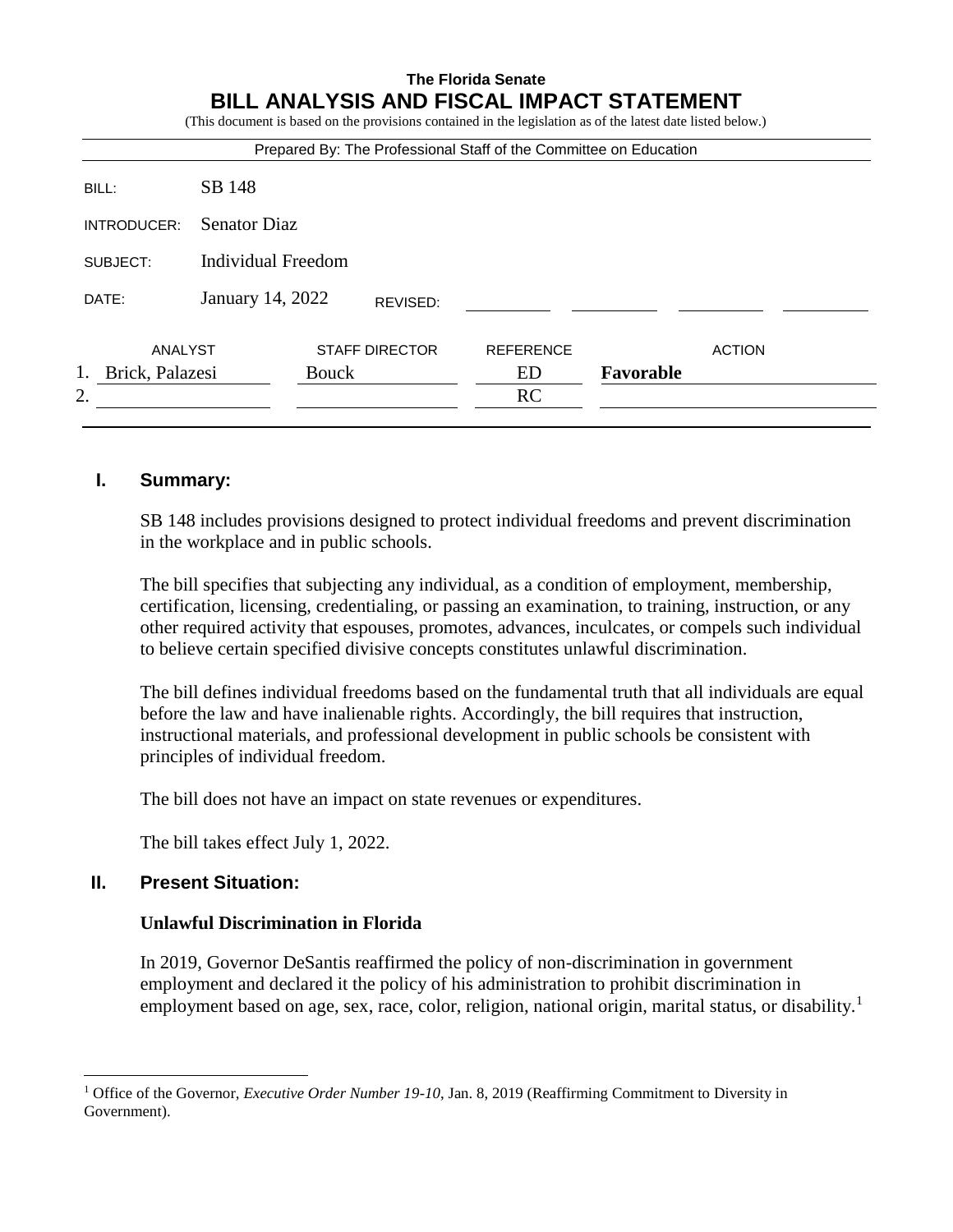#### *Unlawful Employment Practices*

Employers, employment agencies, labor organizations, and joint labor-management committees are prohibited from engaging in employment practices that discriminate against individuals based on race, color, religion, sex, pregnancy, national origin, age, handicap, or marital status.<sup>2</sup>

### *Florida Civil Rights Act (Part I, Chapter 760, F.S.)*

The Florida Civil Rights Act (FCRA) of 1992 protects persons from discrimination based on race, color, religion, sex, pregnancy, national origin, age, handicap, and marital status.<sup>3</sup> The FCRA establishes the Florida Commission on Human Relations (the Commission) within the Department of Management Services.<sup>4</sup>

The Commission is empowered to receive, initiate, investigate, conciliate, hold hearings, and act upon complaints alleging discriminatory practices.<sup>5</sup> Additionally, the Attorney General may initiate a civil action for damages, injunctive relief, civil penalties of up to \$10,000 per violation, and other appropriate relief.<sup>6</sup>

#### **Required Instruction in Public Schools**

Each district school board is responsible for providing all courses required for middle grades promotion, high school graduation, and appropriate instruction designed to ensure that students meet State Board of Education (SBE) adopted standards in reading and other language arts, mathematics, science, social studies, foreign languages, health and physical education, and the arts.<sup>7</sup>

Public school teachers are required to teach efficiently and faithfully, using the books and materials required that meet the highest standards for professionalism and historical accuracy, and employing approved methods of instruction, certain prescribed courses of study, including health education and character development.<sup>8</sup> The SBE is encouraged to adopt standards and pursue assessment of the requirements for prescribed courses of study and methods of instruction employed by public school teachers.<sup>9</sup>

SBE rule regarding required instruction and reporting requires that instruction on the required topics must be factual and objective, and may not suppress or distort significant historical events, such as the Holocaust, slavery, the Civil War and Reconstruction, the civil rights movement and

 $\overline{a}$ 

<sup>2</sup> *See* s. 760.10, F.S. Limited exceptions apply in bona-fide scenarios where authorized by law or necessary for the performance of the particular employment. *See* s. 760.10(8), F.S.

Section 760.01, F.S.

<sup>4</sup> Section 760.03-04, F.S.

<sup>5</sup> Section 760.06(5), F.S.

 $6$  Section 760.021(1), F.S.

 $7$  Section 1003.42(1), F.S.

<sup>8</sup> Section 1003.42(2), F.S. Required instruction includes, for example, the history and content of the Declaration of Independence, the arguments in support of adopting our republican form of government, flag education, the history of the Holocaust, the history of African Americans, and kindness to animals. *Id.* Instructional staff of charter schools are exempt from the required instruction section of law. Section 1002.33(16), F.S.

<sup>&</sup>lt;sup>9</sup> Section 1003.42(2), F.S.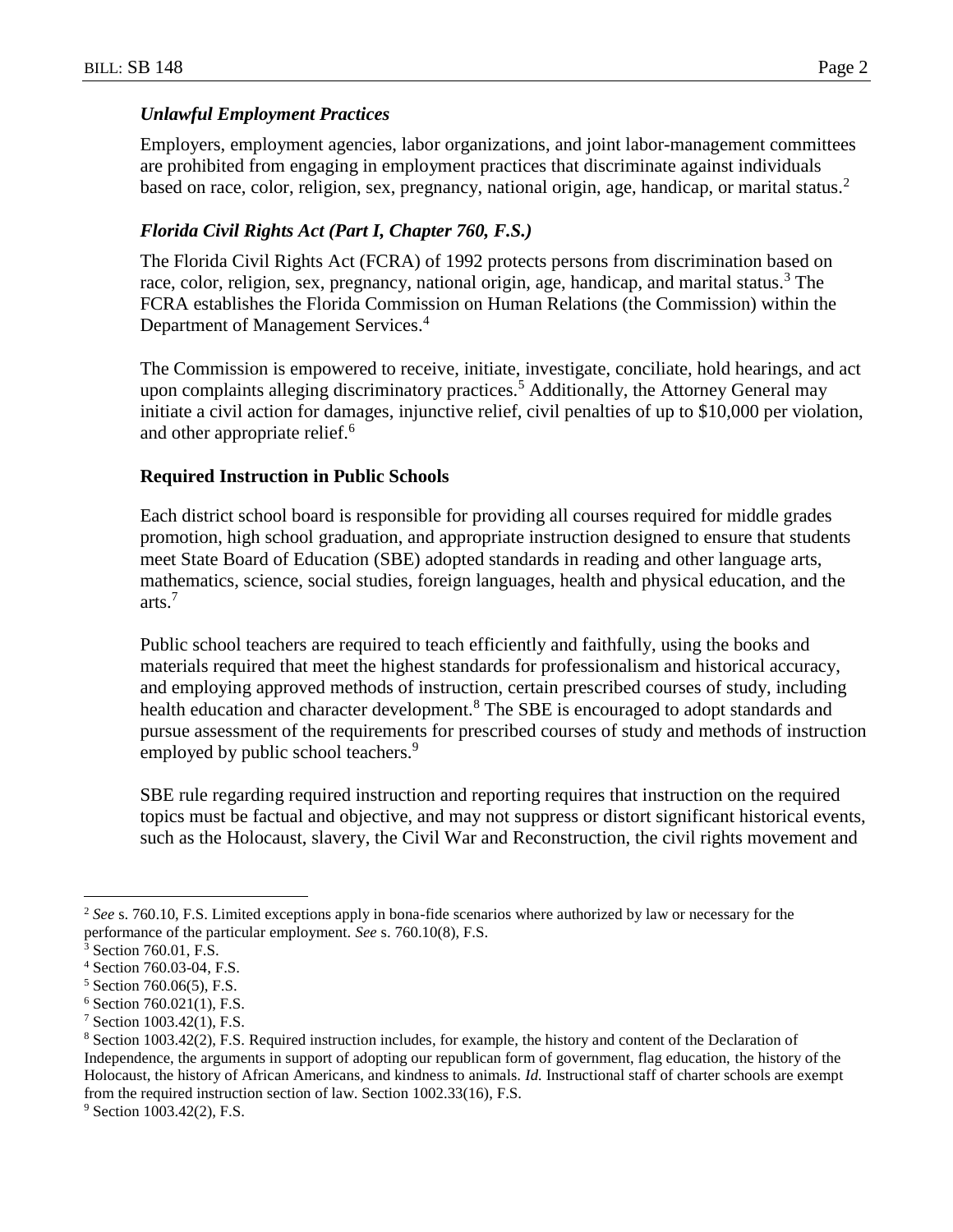the contributions of women, African American and Hispanic people to our country.<sup>10</sup> Examples of theories that distort historical events and are inconsistent with SBE-approved standards include the denial or minimization of the Holocaust, and the teaching of Critical Race Theory, meaning the theory that racism is not merely the product of prejudice, but that racism is embedded in American society and its legal systems in order to uphold the supremacy of white persons.<sup>11</sup> Instruction may not utilize material from the 1619 Project<sup>12</sup> and may not define American history as something other than the creation of a new nation based largely on universal principles stated in the Declaration of Independence.<sup>13</sup>

## *Health Instruction*

Teachers must provide instruction on comprehensive age-appropriate and developmentally appropriate K-12 health education that addresses concepts of community health, consumer health, environmental health, and family life, including:<sup>14</sup>

- Mental and emotional health.
- Injury prevention and safety.
- Internet safety.
- Nutrition.
- Personal health.
- Prevention and control of disease.
- Substance use and abuse.
- Prevention of child sexual abuse, exploitation, and human trafficking.
- For students in grades 7 through 12, a teen dating violence and abuse component.
- For students in grades 6 through 12, an awareness of the benefits of sexual abstinence as the expected standard and the consequences of teenage pregnancy.

### *Character Development Program*

Each district school board is required to adopt or develop a character development program for students, which must be approved by the Department of Education (DOE).<sup>15</sup> The character development curriculum must stress the qualities of patriotism; responsibility; citizenship; kindness; respect for authority, life, liberty, and personal property; honesty; charity; self-control; racial, ethnic, and religious tolerance; and cooperation.<sup>16</sup>

In addition, the character development curriculum for grades 9 through 12 must, at a minimum, include instruction on developing leadership skills, interpersonal skills, organization skills, and

 $\overline{a}$ 

[https://go.gale.com/ps/i.do?p=AONE&u=18551\\_mcpls&id=GALE|A688507445&v=2.1&it=r&sid=bookmark-](https://link.gale.com/apps/doc/A688507445/AONE?u=18551_mcpls&sid=bookmark-AONE&xid=9b710f88)

 $10$  Rule 6A-1.094124(3)(b), F.A.C.

 $11$  Rule 6A-1.094124(3)(b), F.A.C.

<sup>&</sup>lt;sup>12</sup> The 1619 Project argues that 1619 is the basis for discussing America's founding. In addition, the author asserted that the Revolutionary War was fought to protect the institution of slavery. Erford, A, *The 1619 Project and the Importance of Historical Significance and Argumentation in the History and Social Studies Classroom* (2021), Teaching History: A Journal of Methods, 46(2), 30+, *available at*

[AONE&asid=9b710f88.](https://link.gale.com/apps/doc/A688507445/AONE?u=18551_mcpls&sid=bookmark-AONE&xid=9b710f88) <sup>13</sup> Rule 6A-1.094124(3)(b), F.A.C.

 $14$  Section 1003.42(2)(n), F.S.

<sup>15</sup> Section 1003.42(2)(s), F.S.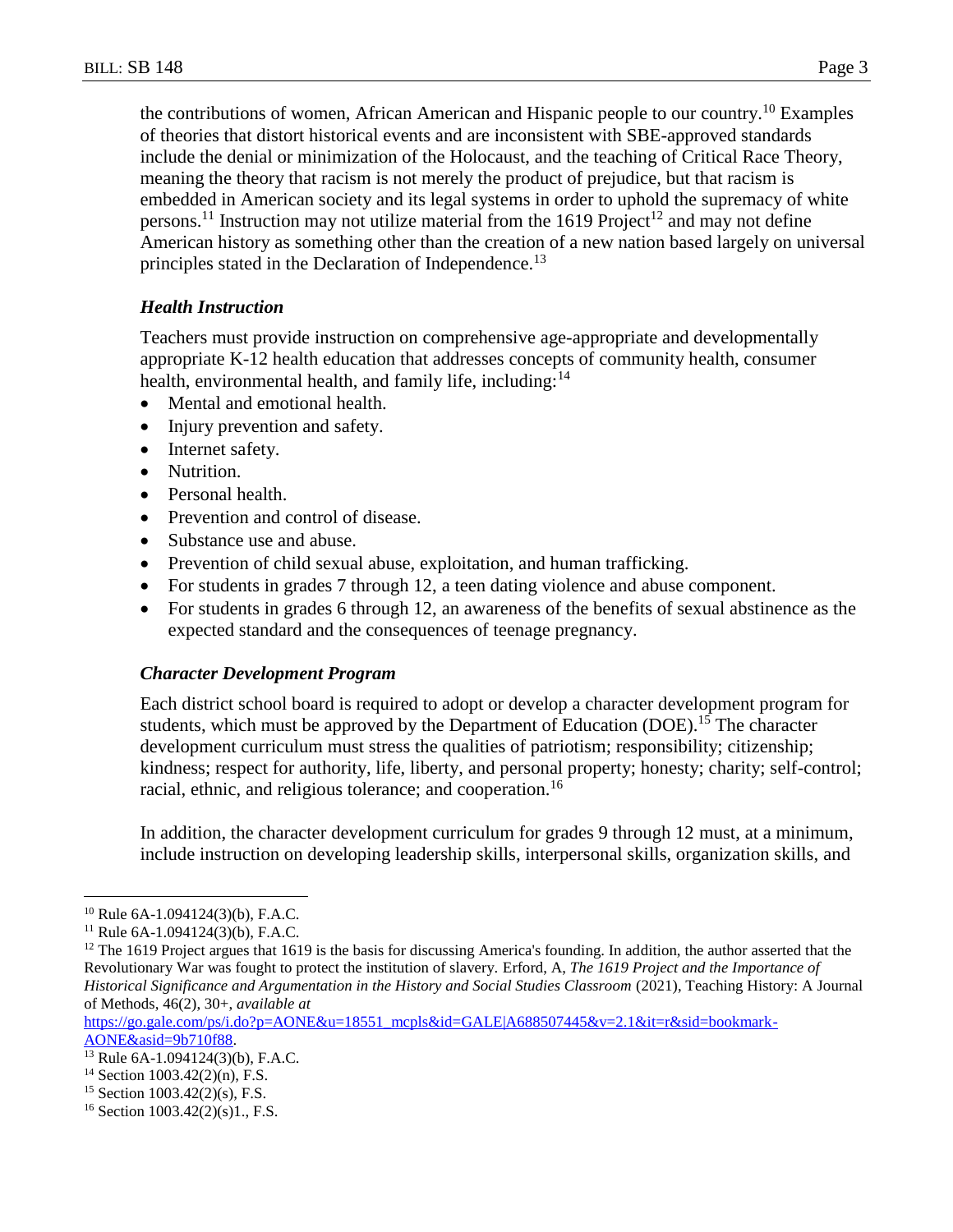research skills; creating a resume, including a digital resume; exploring career pathways; using state career planning resources; developing and practicing the skills necessary for employment interviews; conflict resolution, workplace ethics, and workplace law; managing stress and expectations; and developing skills that enable students to become more resilient and selfmotivated.<sup>17</sup>

The character development curriculum for grades 11 and 12 must include instruction on voting using the uniform primary and general election ballot.<sup>18</sup>

A character development program that incorporates the values of the recipients of the Congressional Medal of Honor and that is offered as part of a social studies, English Language Arts, or other schoolwide character building and veteran awareness initiative satisfies the requirements of the character development curriculum.<sup>19</sup>

### **Public School Instructional Materials**

#### *Adoption of State Instructional Materials*

At the state level, the Commissioner of Education (commissioner) adopts instructional materials according to a five-year rotating schedule.<sup>20</sup> The SBE adopts the rules for the DOE to evaluate instructional materials submitted by publishers and manufacturers in each adoption.<sup>21</sup> The commissioner must determine annually the areas in which instructional materials will be submitted for adoption and the number of titles in each area.<sup>22</sup> The commissioner must appoint three state or national experts in the content areas submitted for adoption to review the instructional materials.<sup>23</sup>

### *Adoption of School District Instructional Materials*

At the school district level, the district school board has the constitutional duty and responsibility to select and provide adequate instructional materials for all students.<sup>24</sup> The school board must provide adequate instructional materials for its students, ensure the materials are consistent with the district's educational goals, and ensure the materials meet the objectives and the curriculum frameworks adopted by the SBE.<sup>25</sup>

The district school board is authorized to implement an instructional materials program that includes the review, recommendation, adoption, and purchase of materials.<sup>26</sup> The district school board may utilize the state-adopted instructional materials list or instructional materials adopted through the district instructional materials program.<sup>27</sup> Additionally, the district school

 $\overline{a}$ 

<sup>17</sup> Section 1003.42(2)(s)2., F.S.

<sup>18</sup> Section 1003.42(2)(s)3., F.S.

<sup>19</sup> Section 1003.42(2), F.S.

 $20$  Section 1006.36(1), F.S.

<sup>21</sup> Section 1006.34(1), F.S.; Rule 6A-7.0710, F.A.C.

<sup>&</sup>lt;sup>22</sup> Section 1006.29(1)(a), F.S.

 $23$  Section 1006.29(1)(b), F.S.

<sup>24</sup> Section 1006.28(2)

<sup>&</sup>lt;sup>25</sup> Section 1006.28(1) and 1001.03(1), F.S.

<sup>&</sup>lt;sup>26</sup> Section 1006.283(1).

<sup>&</sup>lt;sup>27</sup> Section  $1006.28(2)(a)1$ ., F.S.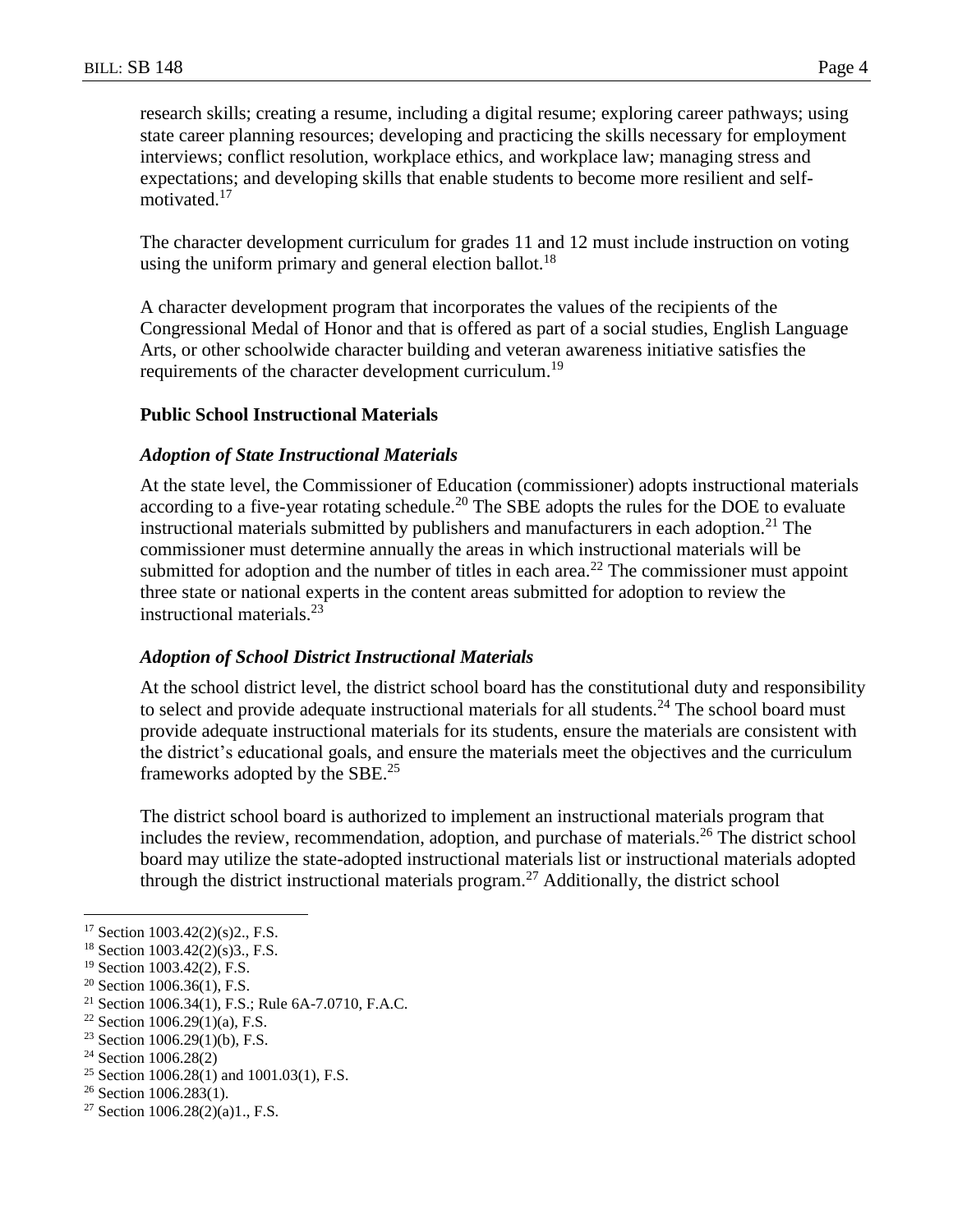superintendent must certify to the DOE on an annual basis that all instructional materials for core courses used by the district are aligned with applicable state standards.<sup>28</sup>

#### *Requirements for Review of Instructional Materials*

Reviewers of instructional materials may recommend for adoption only instructional materials aligned with state educational standards.<sup>29</sup> In addition, reviewers must consider:<sup>30</sup>

- The age of the students who normally could be expected to have access to the material.
- The educational purpose to be served by the material.
- The degree to which the material would be supplemented and explained by mature classroom instruction as part of a normal classroom instructional program.
- The consideration of the broad racial, ethnic, socioeconomic, and cultural diversity of the students.

Instructional materials recommended by each reviewer must be, to the satisfaction of each reviewer, accurate, objective, balanced, noninflammatory, current, free of pornography and other prohibited materials,<sup>31</sup> and suited to student needs and their ability to comprehend the material presented.<sup>32</sup> Reviewers must consider for recommendation materials developed for academically talented students, such as students enrolled in advanced placement courses.<sup>33</sup>

A reviewer may not recommend any instructional materials that contain any matter reflecting unfairly upon persons because of their race, color, creed, national origin, ancestry, gender, religion, disability, socioeconomic status, or occupation.<sup>34</sup> When recommending instructional materials, each reviewer must: 35

- Include only instructional materials that accurately portray the ethnic, socioeconomic, cultural, religious, physical, and racial diversity of our society, including men and women in professional, career, and executive roles, and the role and contributions of the entrepreneur and labor in the total development of this state and the United States.
- Include only materials that accurately portray, whenever appropriate, humankind's place in ecological systems, including the necessity for the protection of our environment and conservation of our natural resources and the effects on the human system of the use of tobacco, alcohol, controlled substances, and other dangerous substances.
- Include materials that encourage thrift, fire prevention, and humane treatment of people and animals.
- Require, when appropriate to the comprehension of students, that materials for social science, history, or civics classes contain the Declaration of Independence and the Constitution of the United States.

 $\overline{a}$ <sup>28</sup> Section 1006.283(1), F.S.

<sup>29</sup> Section 1006.31(2), F.S.

 $30$  Sections 1006.31(2) and 1006.34(2)(b), F.S.

<sup>&</sup>lt;sup>31</sup> Section 847.012, F.S., lists materials that are prohibited from distribution to minors.

<sup>32</sup> Section 1006.31(2), F.S.

<sup>33</sup> Section 1006.31(2), F.S.

<sup>34</sup> Section 1006.31(2)(d), F.S.

<sup>35</sup> Section 1006.31(2), F.S.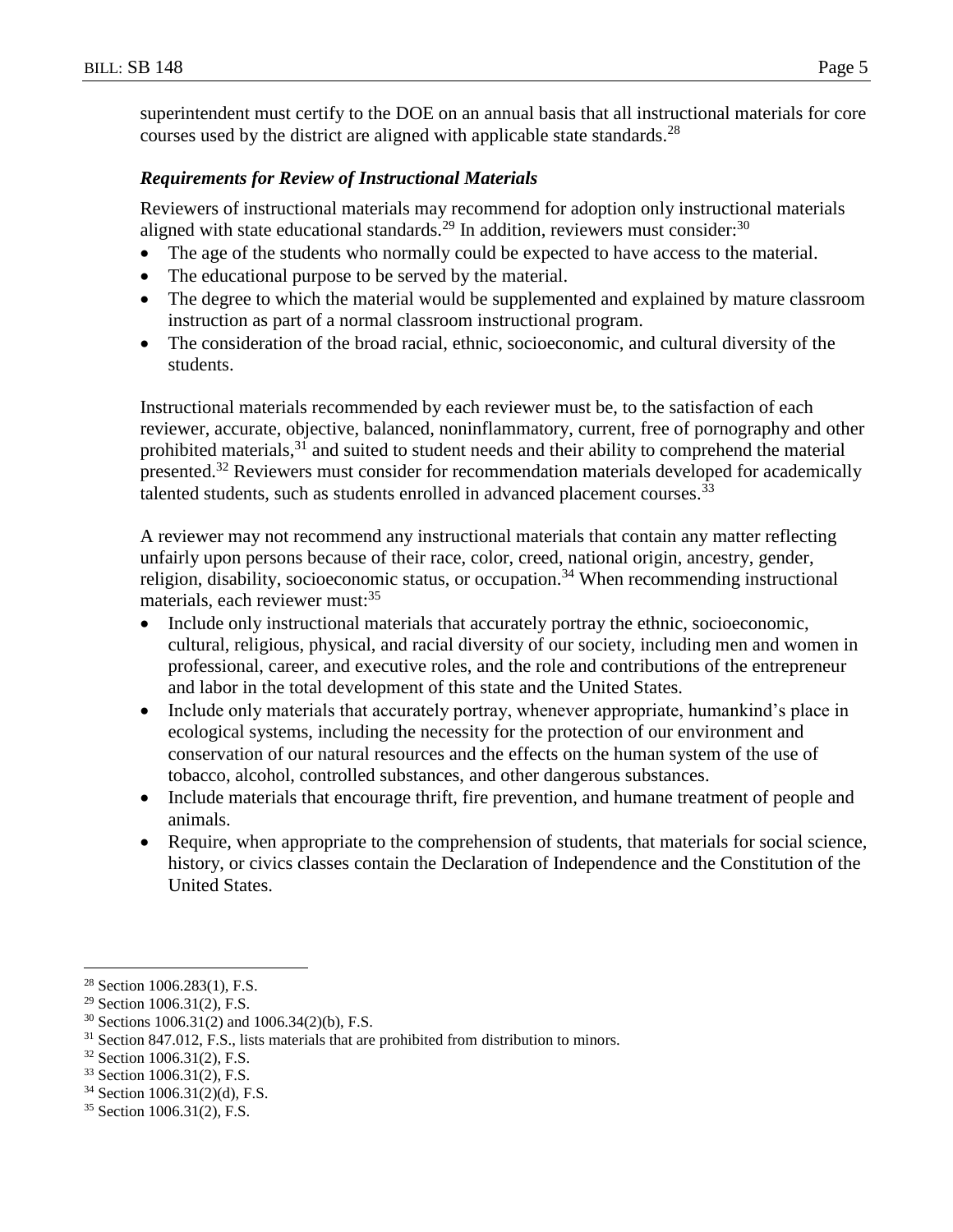### **School Community Professional Development Act**

Each district school board is required to develop a professional development system that supports and increases the success of educators through collaboratively developed school improvement plans. <sup>36</sup> The system must be developed in consultation with teachers, teachereducators of Florida College System institutions and state universities, business and community representatives, and local education foundations, consortia, and professional organizations, and be approved by the  $DOE<sup>37</sup>$ 

## **Requirements Related to Specified Divisive Ideas or Concepts**

### *White House Executive Order*

In 2020, President Trump issued an Executive Order prohibiting divisive concepts, race or sex stereotyping, and race or sex scapegoating in the Executive Branch. The order defined divisive concepts as concepts that:<sup>38</sup>

- One race or sex is inherently superior to another race or sex.
- The United States is fundamentally racist or sexist.
- An individual, by virtue of his or her race or sex, is inherently racist, sexist, or oppressive, whether consciously or unconsciously.
- An individual should be discriminated against or receive adverse treatment solely or partly because of his or her race or sex.
- Members of one race or sex cannot and should not attempt to treat others without respect to race or sex.
- An individual's moral character is necessarily determined by his or her race or sex.
- An individual, by virtue of his or her race or sex, bears responsibility for actions committed in the past by other members of the same race or sex.
- Any individual should feel discomfort, guilt, anguish, or any other form of psychological distress on account of his or her race or sex.
- Meritocracy or traits such as a hard work ethic are racist or sexist, or were created by a particular race to oppress another race.
- Promote race or sex stereotyping, which means ascribing character traits, values, moral and ethical codes, privileges, status, or beliefs to a race or sex, or to an individual because of his or her race or sex.
- Promote race or sex scapegoating, which means assigning fault, blame, or bias to a race or sex, or to members of a race or sex because of their race or sex. It similarly encompasses any claim that, consciously or unconsciously, and by virtue of his or her race or sex, members of any race are inherently racist or are inherently inclined to oppress others, or that members of a sex are inherently sexist or inclined to oppress others.

President Biden revoked the Executive Order in 2021, declaring that advancing equity, civil rights, racial justice, and equal opportunity is the responsibility of the whole of our Government.<sup>39</sup>

 $\overline{a}$ 

<sup>36</sup> Section 1012.98(3)(a), F.S.

<sup>37</sup> Section 1012.98(4)(b), F.S.

<sup>38</sup> Exec. Order No. 13,950, 85 Fed. Reg. 60,683 (Sept. 22, 2020).

<sup>39</sup> Exec. Order No. 13,985, 86 Fed. Reg. 7,009 (Jan. 25, 2021).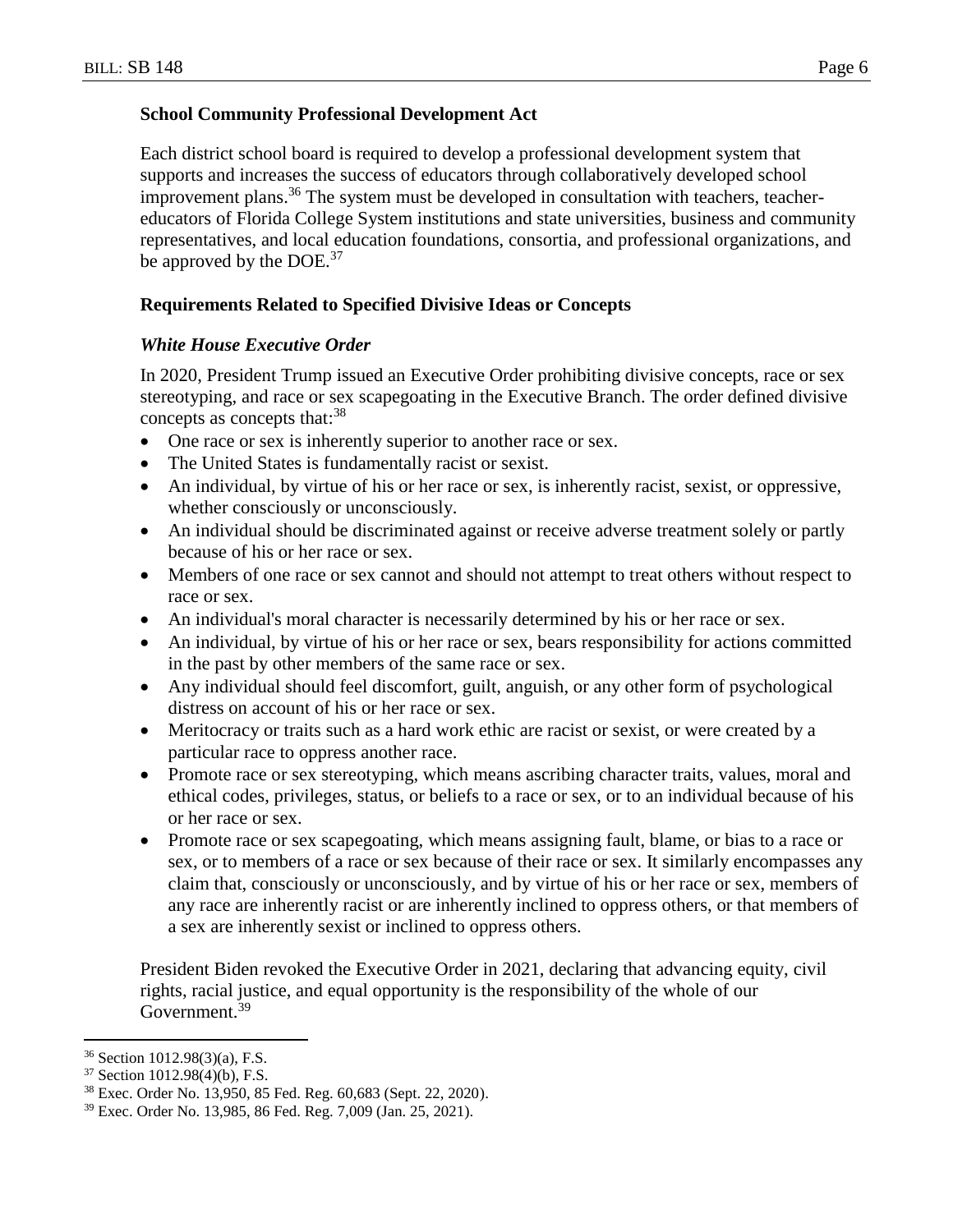$\overline{a}$ 

### *State Actions Regarding Specified Divisive Ideas or Concepts*

In 2021, 10 state governors signed into law or allowed to become law legislation related to the teaching or training about specified divisive concepts in K-12 education, postsecondary education, state agencies, and employers. Specifically, nine states enacted legislation regarding the teaching of specified divisive ideas or concepts, or their inclusion in curricula, in K-12 public schools.<sup>40</sup> Four states enacted legislation regarding teaching at postsecondary institutions.<sup>41</sup> Four states approved laws relating to training by employers or state agencies.<sup>42</sup>

In addition, Montana and Utah have imposed similar restrictions on public school teaching or employer training relating to specified divisive ideas and concepts through attorney general opinion or state board of education action.<sup>43</sup>

## **III. Effect of Proposed Changes:**

SB 148 includes provisions designed to protect individual freedoms and prevent discrimination in the workplace and in public schools. In this regard, the bill defines individual freedoms based on the truth that all individuals are equal before the law and have inalienable rights.

### **Unlawful Employment Practices.**

The bill adds to s. 760.10, F.S., to clarify that certain behavior constitutes unlawful discrimination based on race, color, sex, or national origin. The bill specifies that subjecting any individual, as a condition of employment, membership, certification, licensing, credentialing, or passing an examination, to training, instruction, or any other required activity that espouses, promotes, advances, inculcates, or compels such individual to believe any of the following concepts constitutes discrimination based on race, color, sex, or national origin:

- Members of one race, color, sex, or national origin are morally superior to members of another race, color, sex, or national origin.
- An individual, by virtue of his or her race, color, sex, or national origin, is inherently racist, sexist, or oppressive, whether consciously or unconsciously.
- An individual's moral character or status as either privileged or oppressed is necessarily determined by his or her race, color, sex, or national origin.
- Members of one race, color, sex, or national origin cannot and should not attempt to treat others without respect to race, color, sex, or national origin.

<sup>40</sup> Arizona (HB 2898), Idaho (HB 377), Iowa (HF 802), New Hampshire (HB 2), North Dakota (HB 1508), Oklahoma (HB 1775), South Carolina (H. 4325), Tennessee (HB 062), Texas (SB 3). However, in Arizona, HB 2898 was invalidated by the Arizona Supreme Court for violating the "title requirement" and "single subject rule" of the Arizona Constitution. Arizona Sch. Boards Ass'n, Inc. v. State, CV-21-0234-T/AP, 2022 WL 57291 (Ariz. Jan. 6, 2022).

<sup>41</sup> Idaho (HB 377), Iowa (HF 802), Oklahoma (HB 1775), South Carolina (H. 4325).

<sup>42</sup> Arkansas (SB 627), Arizona (HB 2906), Iowa (HB 802), New Hampshire (HB 2).

<sup>&</sup>lt;sup>43</sup> The Montana Attorney General held that use of "Critical Race Theory" (CRT) and "antiracism" programming in education and employment is discriminatory and violates federal and state law. Austin Knudsen, Montana Attorney General, Vol. 58, Opinion No. 1 (May 27, 2021) *available at* [https://media.dojmt.gov/wp-content/uploads/AGO-V58-O1-5.27.21-FINAL.pdf.](https://media.dojmt.gov/wp-content/uploads/AGO-V58-O1-5.27.21-FINAL.pdf) Rule R277-328-1. The Utah state board rule provides local education agencies with the standards for educators and local education agencies regarding professional learning, and guidelines and requirements for curriculum, and classroom instruction on inclusion and educational equity. Utah State Board of Education (Aug. 9, 2021), *available at* [https://www.schools.utah.gov/file/722ef396-b45a-4dbb-a974-00a9d9dbcac0.](https://www.schools.utah.gov/file/722ef396-b45a-4dbb-a974-00a9d9dbcac0) The Alabama and Georgia State Boards of Education have passed resolutions prohibiting certain instruction, which include provisions regarding future rulemaking.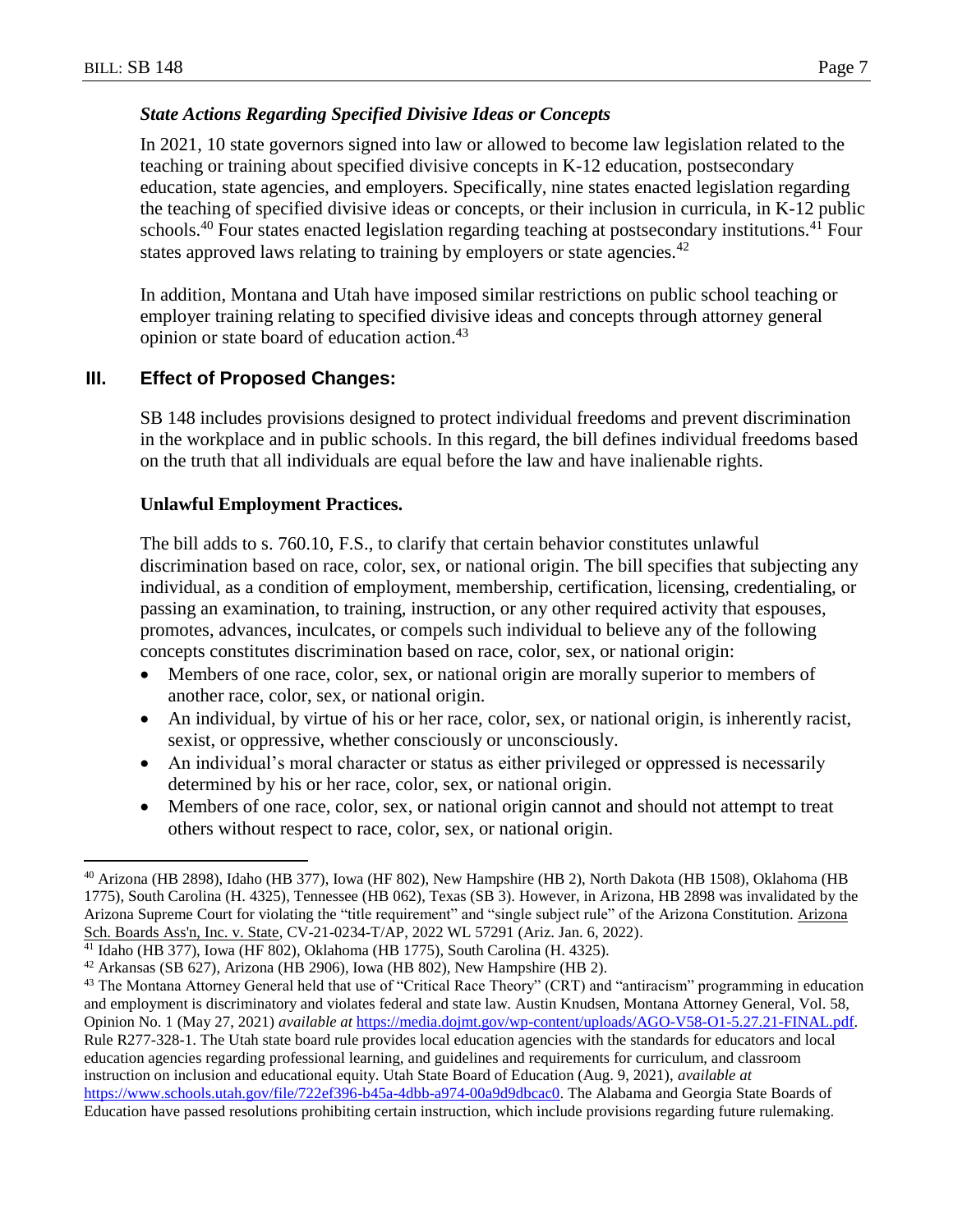- An individual, by virtue of his or her race, color, sex, or national origin, bears responsibility for, or should be discriminated against or receive adverse treatment because of, actions committed in the past by other members of the same race, color, sex, or national origin.
- An individual, by virtue of his or her race, color, sex, or national origin, should be discriminated against or receive adverse treatment to achieve diversity, equity, or inclusion.
- An individual should feel discomfort, guilt, anguish, or any other form of psychological distress on account of his or her race, color, sex, or national origin.
- Such virtues as merit, excellence, hard work, fairness, neutrality, objectivity, and racial colorblindness are racist or sexist, or were created by members of a particular race, color, sex, or national origin to oppress members of another race, color, sex, or national origin.

The bill clarifies that discussion of the above-listed concepts is allowed as part of a course of training or instruction, provided such training or instruction is given in an objective manner without endorsement of the concepts.

The bill provides that if any provision of the bill that relates to the unlawful employment practices in s. 760.10, F.S., or the provision's application to any person or circumstance, is held invalid, the invalidity does not affect other provisions or applications of the section which can be given effect without the invalid provision or application, and to this end the provisions are severable.

## **Required Instruction in Public Schools**

The bill modifies the instruction required in s. 1003.42, F.S. The bill renames the character development curriculum as civic and character education. The bill also shifts the character development requirements for grades 9 through 12 and the mental and emotional health component of health education into newly required education on life skills.

The bill specifies that the instruction in life skills must build confidence, support mental and emotional health, and enable students to overcome challenges, including:

- Self-awareness and self-management.
- Responsible decision making.
- Resiliency.
- Relationship skills and conflict resolution.
- Understanding and respecting other viewpoints and backgrounds.
- For grades 9 through 12, developing leadership skills, interpersonal skills, organization skills, and research skills; creating a resume, including a digital resume; exploring career pathways; using state career planning resources; developing and practicing the skills necessary for employment interviews; workplace ethics and workplace law; managing stress and expectations; and self-motivation.

The bill specifies that health education and life skills instruction and materials may not contradict principles of individual freedom specified in the bill.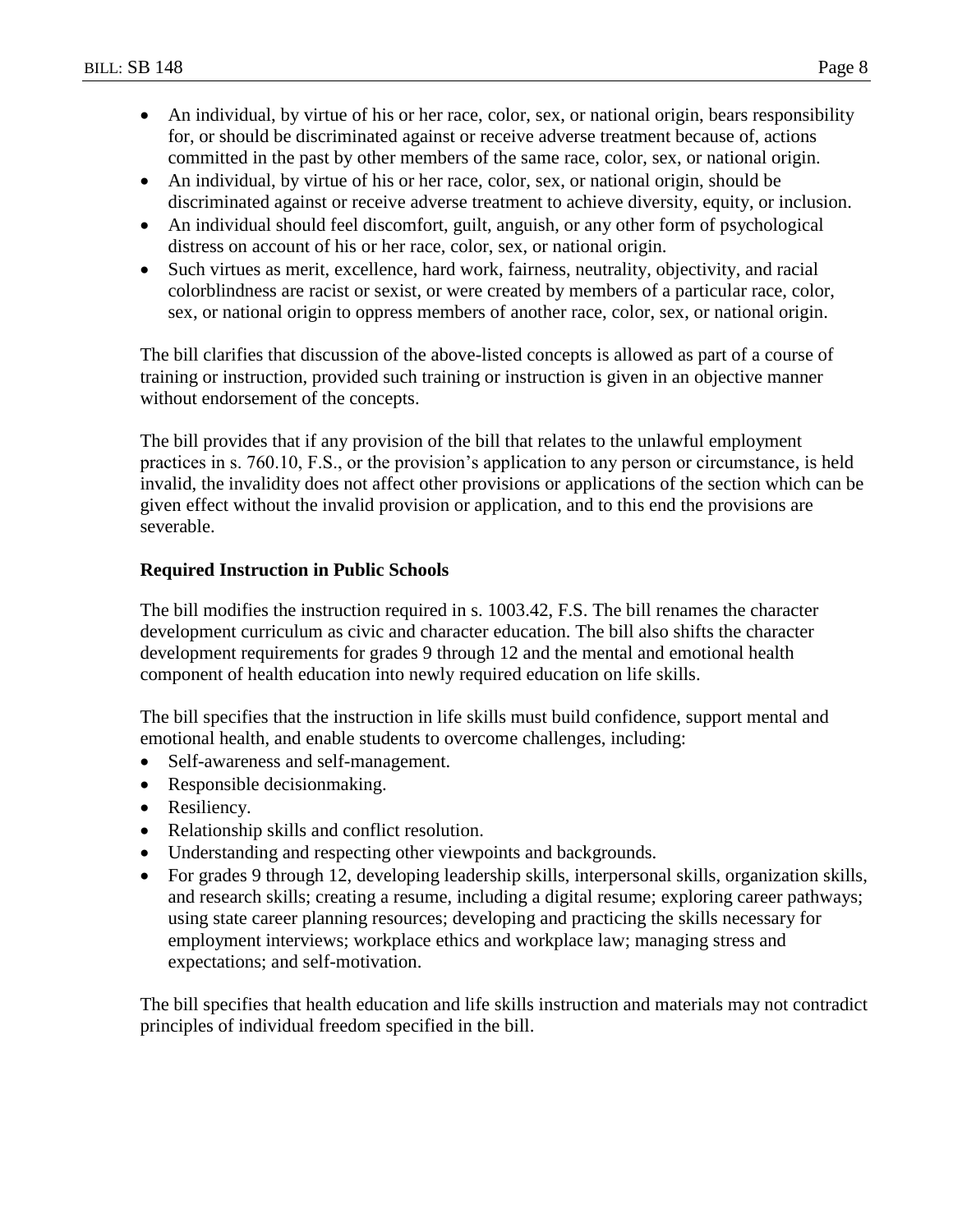### **Individual Freedom**

The bill provides a legislative acknowledgment of the fundamental truth that all individuals are equal before the law and have inalienable rights. Accordingly, the bill provides that required instruction and supporting materials must be consistent with the following principles of individual freedom:

- No individual is inherently racist, sexist, or oppressive, whether consciously or unconsciously, solely by virtue of his or her race or sex.
- No race is inherently superior to another race.
- No individual should be discriminated against or receive adverse treatment solely or partly on the basis of race, color, national origin, religion, disability, or sex.
- Meritocracy or traits such as a hard work ethic are not racist but fundamental to the right to pursue happiness and be rewarded for industry.
- An individual, by virtue of his or her race or sex, does not bear responsibility for actions committed in the past by other members of the same race or sex.
- An individual should not be made to feel discomfort, guilt, anguish, or any other form of psychological distress on account of his or her race.

The bill provides that instructional personnel may facilitate discussions and use curricula to address, in an age-appropriate manner, the topics of:

- Sexism:
- Slavery;
- Racial oppression;
- Racial segregation;
- Racial discrimination; and
- The enactment and enforcement of laws resulting in sexism, racial oppression, racial segregation, and racial discrimination.

The bill prohibits classroom instruction and curriculum from being used to indoctrinate or persuade students to a particular point of view inconsistent with the principles of individual freedom or state academic standards.

The bill modifies ss. 1006.31 and 1012.98, F.S., to further safeguard principles of individual freedom. The bill specifies that a person reviewing instructional materials for use in schools may not recommend any material that contradicts with principles of individual freedom. The bill also provides that each school district's professional development system must be reviewed and approved by the DOE for compliance with the principles of individual freedom.

The bill takes effect July 1, 2022.

# **IV. Constitutional Issues:**

A. Municipality/County Mandates Restrictions:

None.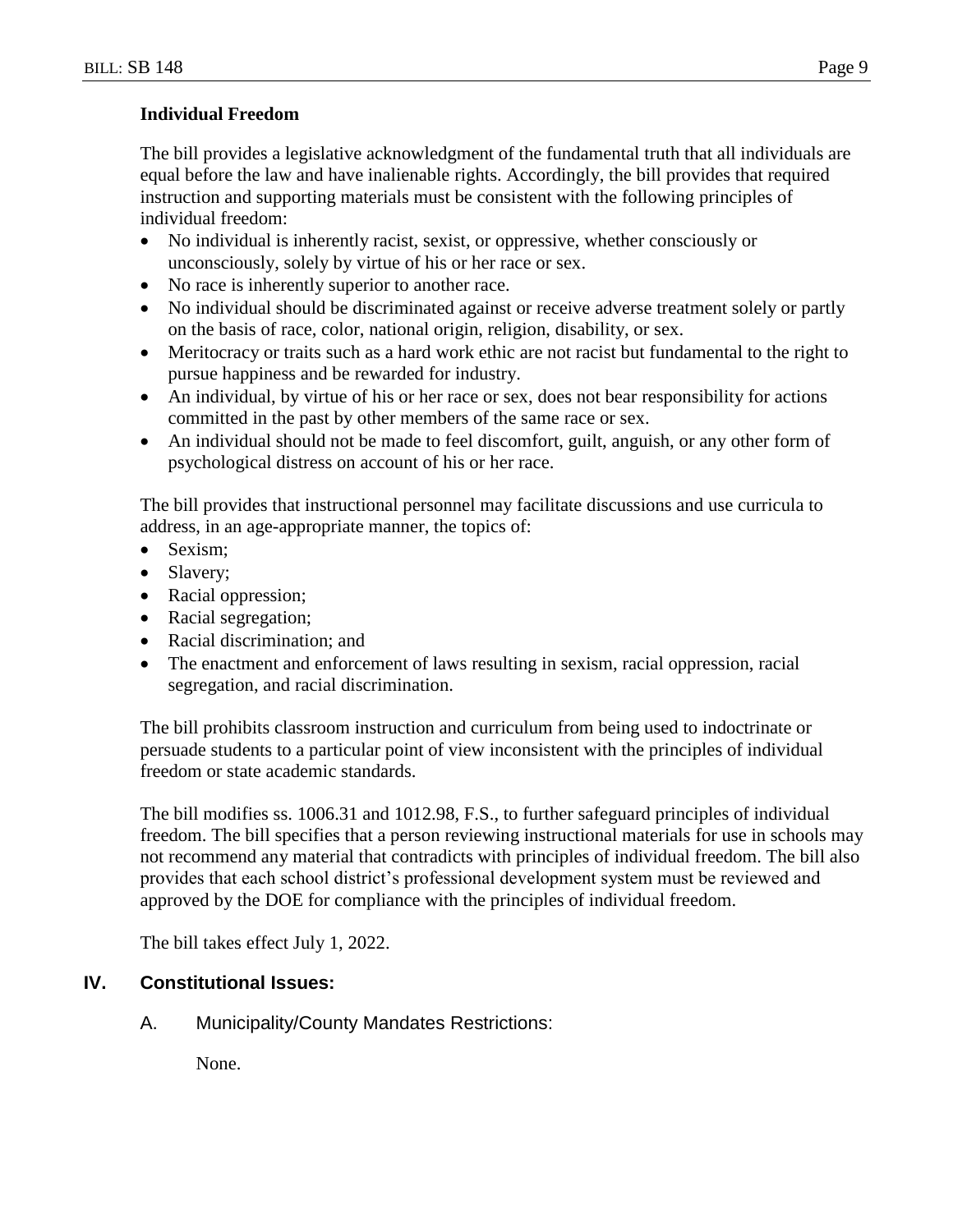B. Public Records/Open Meetings Issues:

None.

C. Trust Funds Restrictions:

None.

- D. State Tax or Fee Increases: None.
- E. Other Constitutional Issues:

None.

## **V. Fiscal Impact Statement:**

A. Tax/Fee Issues:

None.

B. Private Sector Impact:

None.

C. Government Sector Impact:

None.

## **VI. Technical Deficiencies:**

None.

## **VII. Related Issues:**

None.

# **VIII. Statutes Affected:**

This bill substantially amends the following sections of the Florida Statutes: 760.10, 1002.20, 1003.42, 1006.31, 1006.40, and 1012.98.,.

# **IX. Additional Information:**

A. Committee Substitute – Statement of Changes: (Summarizing differences between the Committee Substitute and the prior version of the bill.)

None.